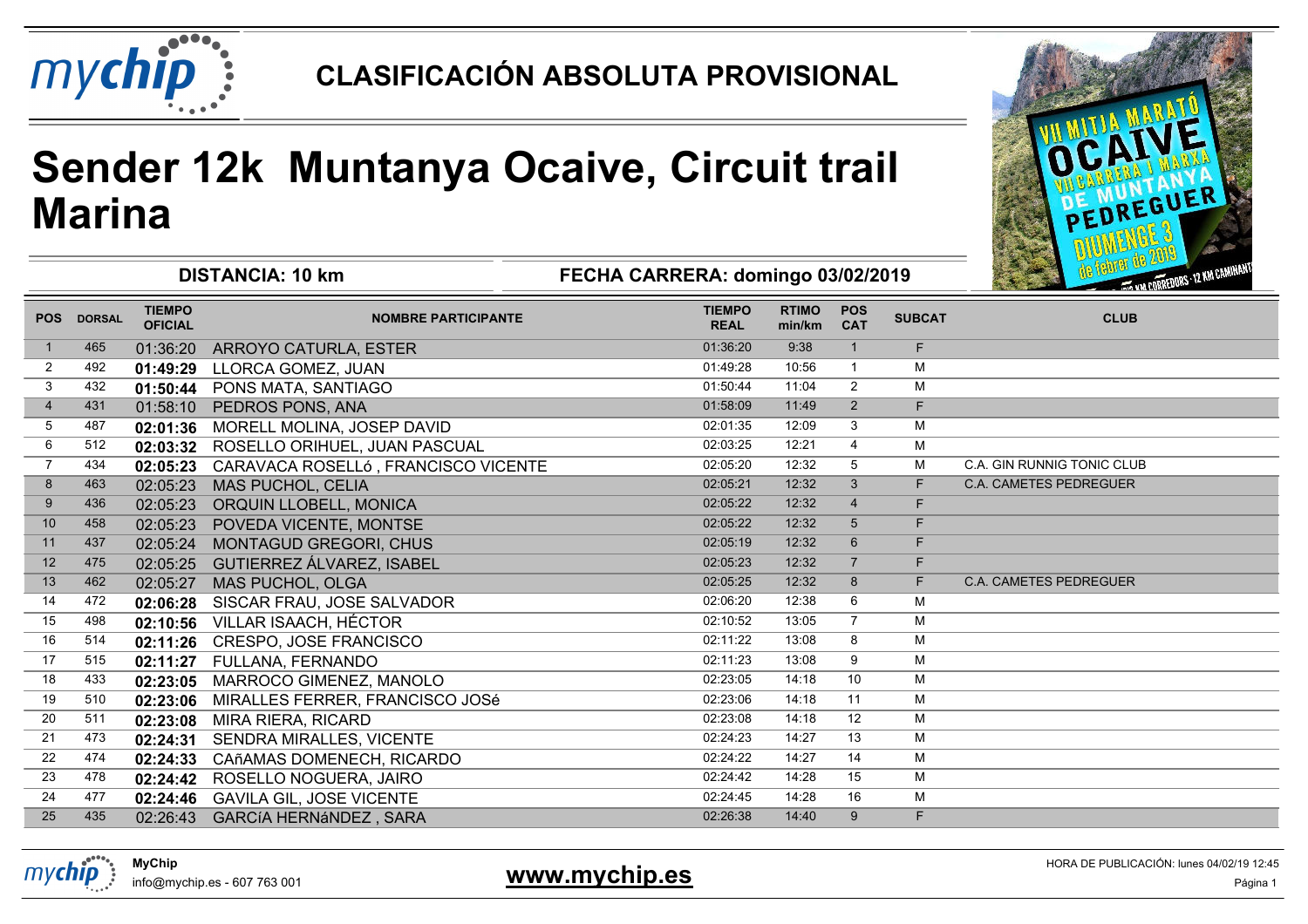

# **Sender 12k Muntanya Ocaive, Circuit trailMarina**



|            |               |                                 | <b>DISTANCIA: 10 km</b>          | FECHA CARRERA: domingo 03/02/2019 |                        | Service Reserve<br><b>CONTROL AND CORREDORS - 12 KM CAMINALS</b> |               |               |
|------------|---------------|---------------------------------|----------------------------------|-----------------------------------|------------------------|------------------------------------------------------------------|---------------|---------------|
| <b>POS</b> | <b>DORSAL</b> | <b>TIEMPO</b><br><b>OFICIAL</b> | <b>NOMBRE PARTICIPANTE</b>       | <b>TIEMPO</b><br><b>REAL</b>      | <b>RTIMO</b><br>min/km | <b>POS</b><br><b>CAT</b>                                         | <b>SUBCAT</b> | <b>CLUB</b>   |
| 26         | 426           | 02:28:23                        | <b>IVARS PONS, NOELIA</b>        | 02:28:22                          | 14:50                  | 10                                                               | F.            | C.A. GATA     |
| 27         | 425           | 02:28:29                        | <b>IVARS RUBIO, JOSE FCO.</b>    | 02:28:29                          | 14:50                  | 17                                                               | M             |               |
| 28         | 460           | 02:30:46                        | <b>COSTA, RAQUEL</b>             | 02:30:42                          | 15:04                  | 11                                                               | F             |               |
| 29         | 457           | 02:30:47                        | ALVAREZ PINTOR, MARTA            | 02:30:43                          | 15:04                  | 12                                                               | F             |               |
| 30         | 497           | 02:38:04                        | SECO. SANCHEZ, OLGA              | 02:38:02                          | 15:48                  | 13                                                               | F             | C.A. BENIDORM |
| 31         | 495           | 02:38:07                        | MARCOS PEREZ, VICTORIANO         | 02:38:05                          | 15:48                  | 18                                                               | M             | C.A.BENIDORM  |
| 32         | 496           | 02:38:12                        | PASCUAL SOLBES, FERNANDO         | 02:38:08                          | 15:49                  | 19                                                               | M             |               |
| 33         | 500           | 02:43:14                        | <b>BALBASTRE GARCIA, BELEN</b>   | 02:43:14                          | 16:19                  | 20                                                               | M             |               |
| 34         | 499           | 02:43:14                        | ROMERO ESTRUCH, FRANCISCO JAVIER | 02:43:14                          | 16:19                  | 21                                                               | M             |               |
| 35         | 454           | 02:47:37                        | <b>COSTA BUIGUES, NEUS</b>       | 02:47:34                          | 16:45                  | 14                                                               | F.            |               |
| 36         | 453           | 02:47:37                        | <b>AGUILAR RUIZ, JORGE</b>       | 02:47:35                          | 16:45                  | 22                                                               | М             |               |
| 37         | 455           | 02:50:52                        | SASTRE CATALÁ, MARIA CARMEN      | 02:50:47                          | 17:05                  | 15                                                               | F             |               |
| 38         | 461           | 02:50:52                        | TUR, SILVIA                      | 02:50:47                          | 17:05                  | 16                                                               | F             |               |
| 39         | 456           | 02:50:52                        | PéREZ SOLA, ROSANA               | 02:50:49                          | 17:05                  | 17                                                               | F             |               |
| 40         | 513           | 02:52:46                        | <b>GODFREY, SHARRON</b>          | 02:52:43                          | 17:16                  | 18                                                               | F             |               |
| 41         | 494           | 02:52:48                        | <b>GARCÍA LANZA, CARLA</b>       | 02:52:47                          | 17:16                  | 19                                                               | F             |               |
| 42         | 493           | 02:52:54                        | MUñOZ MIRET, VICENTE             | 02:52:52                          | 17:17                  | 23                                                               | M             |               |
| 43         | 505           | 02:53:07                        | ALENTADO GALINDO, INMA           | 02:53:06                          | 17:18                  | 20                                                               | F             |               |
| 44         | 438           | 02:53:09                        | <b>GARCIA PEDRO, PEPA</b>        | 02:52:59                          | 17:18                  | 21                                                               | F             | C.M. LA FAIXA |
| 45         | 508           | 02:53:11                        | DOMENECH SENDRA, VICENT          | 02:53:11                          | 17:19                  | 24                                                               | M             |               |
| 46         | 506           | 02:53:12                        | CLIMENT FILLOL, PAULA            | 02:53:09                          | 17:19                  | 22                                                               | F.            |               |
| 47         | 503           | 02:53:15                        | <b>HUERTA RIBES, JAVIER</b>      | 02:53:04                          | 17:19                  | 25                                                               | М             |               |
| 48         | 504           | 02:53:16                        | SASTRE ESCRIVA, MARÍA JESUS      | 02:53:05                          | 17:19                  | 23                                                               | F             |               |
| 49         | 439           | 02:53:17                        | FORNéS GRIMALT, VICTOR           | 02:53:05                          | 17:19                  | 26                                                               | M             | C.M. LA FAIXA |
| 50         | 451           |                                 | 02:54:14 ARABÍ SOLIVERES, LAURA  | 02:54:13                          | 17:25                  | 24                                                               | F             |               |
|            |               |                                 |                                  |                                   |                        |                                                                  |               |               |



**MyChip**info@mychip.es - 607 763 001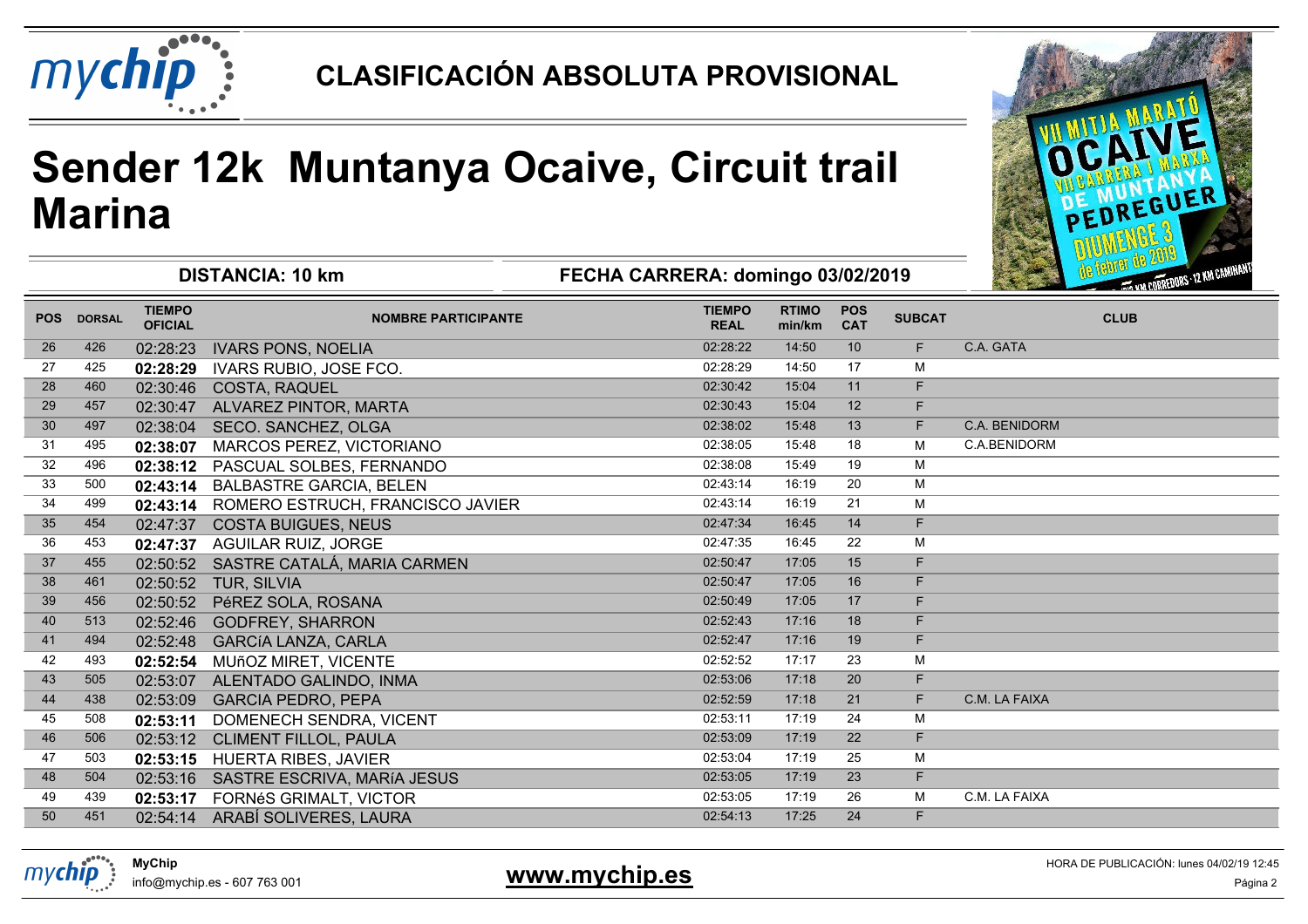

# **Sender 12k Muntanya Ocaive, Circuit trailMarina**



| <b>DISTANCIA: 10 km</b> |               |                                 |                                   | FECHA CARRERA: domingo 03/02/2019 |                        |                          |               | <b>MB Ranton are all</b><br>THE WA CORREDORS - 12 KM CAMINANTS |
|-------------------------|---------------|---------------------------------|-----------------------------------|-----------------------------------|------------------------|--------------------------|---------------|----------------------------------------------------------------|
| <b>POS</b>              | <b>DORSAL</b> | <b>TIEMPO</b><br><b>OFICIAL</b> | <b>NOMBRE PARTICIPANTE</b>        | <b>TIEMPO</b><br><b>REAL</b>      | <b>RTIMO</b><br>min/km | <b>POS</b><br><b>CAT</b> | <b>SUBCAT</b> | <b>CLUB</b>                                                    |
| 51                      | 452           | 02:54:23                        | GILABERT MARTÍ, LUCÍA             | 02:54:23                          | 17:26                  | 25                       | F.            |                                                                |
| 52                      | 507           | 02:54:28                        | SALA CANTÓ, ESMERALDA             | 02:54:28                          | 17:26                  | 26                       | F             |                                                                |
| 53                      | 468           | 02:55:09                        | SIGNES MAS, ANGEL                 | 02:55:06                          | 17:30                  | 27                       | M             | GEG - GRUP ESPELEOLÒGIC GATA                                   |
| 54                      | 467           | 02:55:09                        | <b>TORRES COSTA, PEPA</b>         | 02:55:06                          | 17:30                  | 27                       | F.            | GEG - GRUP ESPELEOLÒGIC GATA                                   |
| 55                      | 466           | 02:55:14                        | <b>BALLESTER SERVER, FRANCESC</b> | 02:55:09                          | 17:31                  | 28                       | M             | GEG - GRUP ESPELEOLÒGIC GATA                                   |
| 56                      | 429           | 02:58:35                        | DELEGIDO LOPEZ, VERONICA          | 02:58:27                          | 17:51                  | 28                       | F             |                                                                |
| 57                      | 430           | 02:58:36                        | POZO DELGADO, LINA                | 02:58:30                          | 17:51                  | 29                       | F             |                                                                |
| 58                      | 427           | 02:58:37                        | TORRES CRESPO, CONSUELO           | 02:58:32                          | 17:51                  | 30                       | F             |                                                                |
| 59                      | 428           | 02:58:39                        | SERVER CARRIO, LAURA              | 02:58:31                          | 17:51                  | 31                       | F             |                                                                |
| 60                      | 471           | 02:58:40                        | GÓMEZ GARCÍA, PEPI                | 02:58:31                          | 17:52                  | 32                       | F.            | <b>C.BERNARDOS TROTTERS</b>                                    |
| 61                      | 486           | 02:58:48                        | <b>TORRES MESA, CAROLINA</b>      | 02:58:36                          | 17:52                  | 33                       | F             |                                                                |
| 62                      | 479           | 02:58:49                        | DOMENECH MAHIQUES, PEPE           | 02:58:38                          | 17:52                  | 29                       | M             | <b>BERNARDOS TROTTERS</b>                                      |
| 63                      | 484           | 02:58:50                        | RIERA MAYANS, DAVID               | 02:58:39                          | 17:53                  | 30                       | M             |                                                                |
| 64                      | 485           | 02:58:51                        | <b>TORRES MESA, VERONICA</b>      | 02:58:39                          | 17:53                  | 34                       | F.            |                                                                |
| 65                      | 481           | 02:59:02                        | REUS AVELLA, ROSAURA              | 02:58:51                          | 17:54                  | 35                       | F.            |                                                                |
| 66                      | 482           | 02:59:03                        | MONSERRAT REUS, MATI              | 02:58:49                          | 17:54                  | 36                       | F             |                                                                |
| 67                      | 480           | 02:59:12                        | AVELLà ALóS, MARIÀN               | 02:58:57                          | 17:55                  | 37                       | F             |                                                                |
| 68                      | 470           | 02:59:51                        | MALONDA LLODRA, GUSTAVO           | 02:59:46                          | 17:59                  | 31                       | M             |                                                                |
| 69                      | 469           | 02:59:58                        | SIGALAT VERDU, CARLES             | 02:59:50                          | 17:59                  | 32                       | М             |                                                                |
| 70                      | 502           | 03:21:06                        | RIBES COSTA, ANTONIA              | 03:20:58                          | 20:06                  | 38                       | F             |                                                                |
| 71                      | 440           | 03:27:35                        | PASTOR IVARS, SEBASTIAN           | 03:27:34                          | 20:45                  | 33                       | M             | <b>GRUP DE MUNTANYA CALP</b>                                   |
| 72                      | 448           | 04:01:52                        | LEÓN MORENO, INÉS                 | 04:01:44                          | 24:11                  | 39                       | F.            |                                                                |
| 73                      | 450           | 04:01:53                        | MUT CERVERA, FRANCESCA            | 04:01:49                          | 24:11                  | 40                       | F.            | <b>CENTRE EXCURSIONISTA PEDREGUER</b>                          |
| 74                      | 509           | 04:01:54                        | ORDIñAGA NEBOT, MALVA             | 04:01:47                          | 24:11                  | 41                       | F.            | CENTRE EXCURSIONISTA PEDREGUER                                 |
| 75                      | 444           | 04:01:55                        | <b>BLASCO SANCHEZ, LORENA</b>     | 04:01:42                          | 24:11                  | 42                       | F             |                                                                |
|                         |               |                                 |                                   |                                   |                        |                          |               |                                                                |



info@mychip.es - 607 763 001

#### 1 **WWW.ITT<mark>y UTTP:00</mark>**

HORA DE PUBLICACIÓN: lunes 04/02/19 12:45**www.mychip.es**